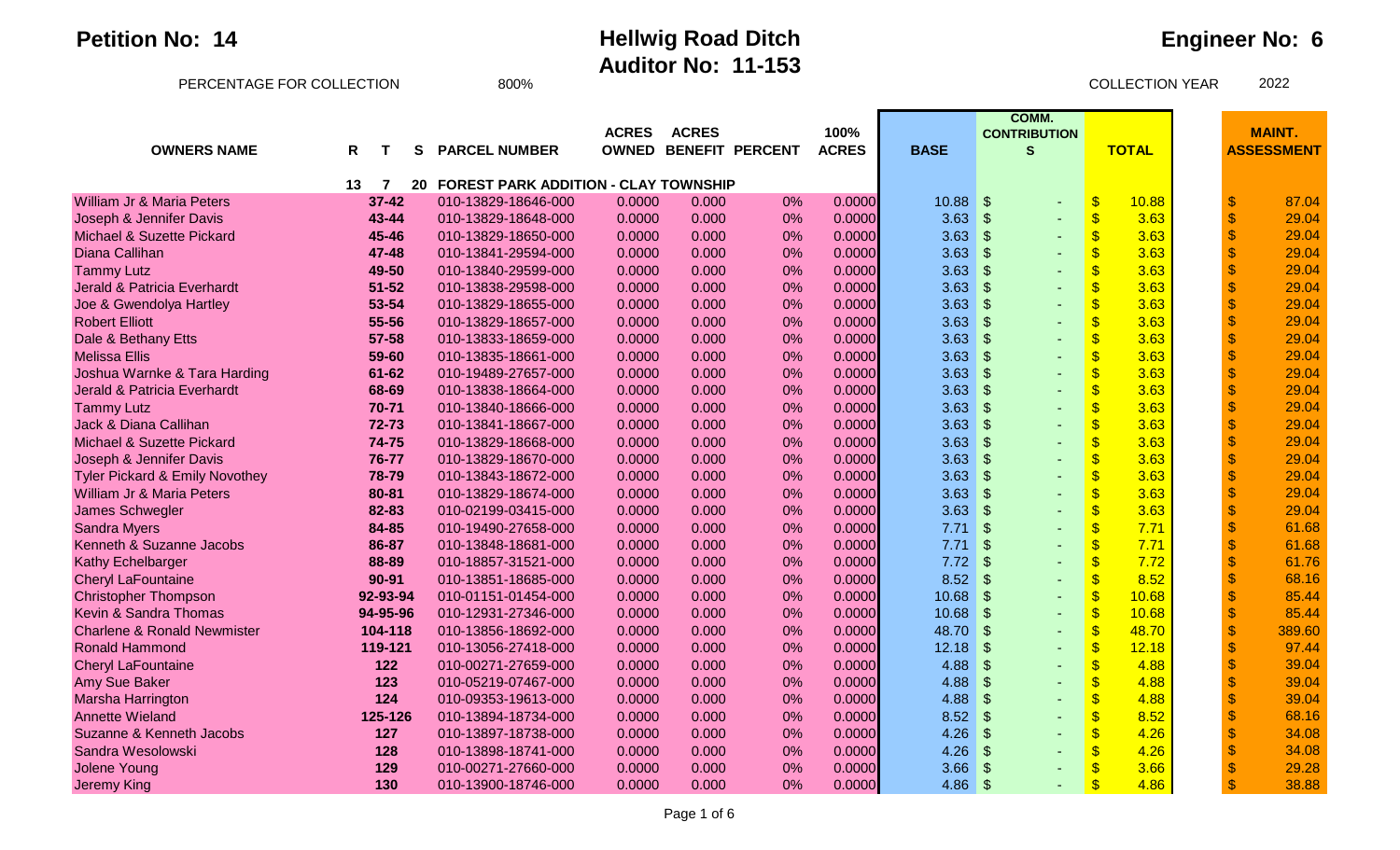### **Engineer No: 6**

| <b>OWNERS NAME</b>                     | R<br>S.<br>т               | <b>PARCEL NUMBER</b>                               | <b>ACRES</b> | <b>ACRES</b> | <b>OWNED BENEFIT PERCENT</b> | 100%<br><b>ACRES</b> | <b>BASE</b> | COMM.<br><b>CONTRIBUTION</b><br>$\mathbf{s}$ | <b>TOTAL</b>                       |                           | <b>MAINT.</b><br><b>ASSESSMENT</b> |
|----------------------------------------|----------------------------|----------------------------------------------------|--------------|--------------|------------------------------|----------------------|-------------|----------------------------------------------|------------------------------------|---------------------------|------------------------------------|
|                                        |                            |                                                    |              |              |                              |                      |             |                                              |                                    |                           |                                    |
| Joshua Swartz                          | 131-133                    | 010-13901-18749-000                                | 0.0000       | 0.000        | 0%                           | 0.0000               | 10.15       | ∣\$<br>$\blacksquare$                        | $\boldsymbol{\mathsf{S}}$<br>10.15 | -\$                       | 81.20                              |
| Donald & Angela Tucholski              | 133                        | 010-13904-27596-000                                | 0.0000       | 0.000        | 0%                           | 0.0000               | 2.03        | $\mathcal{S}$                                | $\sqrt{3}$<br>2.03                 | $\sqrt{3}$                | 16.24                              |
| Donald & Angela Tucholski              | 134                        | 010-13904-18751-000                                | 0.0000       | 0.000        | 0%                           | 0.0000               | 4.88        | $\sqrt{3}$                                   | $\frac{1}{2}$<br>4.88              | $\mathsf{\$}$             | 39.04                              |
| Ramanda & James Reardon                | 135                        | 010-09619-19803-000                                | 0.0000       | 0.000        | 0%                           | 0.0000               | 4.88        | $\sqrt{3}$                                   | $\boldsymbol{\$}$<br>4.88          | $\sqrt{2}$                | 39.04                              |
| Patrick Walsh & Kay DeHaven            | 136-137                    | 010-11540-26878-000                                | 0.0000       | 0.000        | 0%                           | 0.0000               | 8.52        | $\mathcal{S}$<br>٠                           | $\sqrt[6]{\frac{1}{2}}$<br>8.52    | $\mathsf{\$}$             | 68.16                              |
| <b>Ronald Hammond</b>                  | 138-141                    | 010-13056-27419-000                                | 0.0000       | 0.000        | 0%                           | 0.0000               | 13.40       | $\sqrt{3}$                                   | $\sqrt[6]{\frac{1}{2}}$<br>13.40   | $\mathsf{\$}$             | 107.20                             |
| <b>Ronald Hammond</b>                  | 142-143                    | 010-13514-18763-000                                | 0.0000       | 0.000        | 0%                           | 0.0000               | 0.52        | $\vert$ \$<br>٠                              | $\frac{1}{2}$<br>0.52              | $\mathsf{\$}$             | 4.16                               |
| <b>Charlene &amp; Ronald Newmister</b> | 142-152                    | 010-13856-18768-000                                | 0.0000       | 0.000        | 0%                           | 0.0000               | 13.08       | $\sqrt{3}$                                   | $\sqrt[6]{\frac{1}{2}}$<br>13.08   | $\boldsymbol{\mathsf{S}}$ | 104.64                             |
| Joseph Chobra                          | 153-154                    | 010-13856-18775-000                                | 0.0000       | 0.000        | 0%                           | 0.0000               | 2.24        | l \$<br>$\mathbf{r}$                         | $\sqrt[6]{\frac{1}{2}}$<br>2.24    | $\mathsf{\$}$             | 17.92                              |
| Ronald Hammon                          | 155-157                    | 010-13056-27420-000                                | 0.0000       | 0.000        | 0%                           | 0.0000               | 7.30        | $\mathcal{S}$                                | $\sqrt[6]{\frac{1}{2}}$<br>7.30    | $\sqrt{3}$                | 58.40                              |
| Patrick Walsh & Kay DeHaven            | 158-159                    | 010-11540-26877-000                                | 0.0000       | 0.000        | 0%                           | 0.0000               | 7.30        | $\sqrt{3}$                                   | $\frac{1}{2}$<br>7.30              | $\sqrt{2}$                | 58.40                              |
| Ramanda & James Reardon                | 160                        | 010-09619-19794-000                                | 0.0000       | 0.000        | 0%                           | 0.0000               | 3.66        | $\sqrt[6]{\frac{1}{2}}$                      | $\sqrt[6]{\frac{1}{2}}$<br>3.66    | $\sqrt{2}$                | 29.28                              |
| Donald & Angela Tucholski              | 161                        | 010-13904-18789-000                                | 0.0000       | 0.000        | 0%                           | 0.0000               | 3.66        | $\sqrt[3]{5}$<br>$\mathbf{r}$                | $\sqrt[6]{\frac{1}{2}}$<br>3.66    | $\sqrt{2}$                | 29.28                              |
| <b>Joshua Swartz</b>                   | 162-164                    | 010-13901-18791-000                                | 0.0000       | 0.000        | 0%                           | 0.0000               | 10.96       | $\sqrt[6]{3}$                                | $\sqrt[6]{\frac{1}{2}}$<br>10.96   | $\mathsf{\$}$             | 87.68                              |
| <b>Jeremy King</b>                     | 165                        | 010-13900-18794-000                                | 0.0000       | 0.000        | 0%                           | 0.0000               | 3.66        | l \$                                         | $\overline{\mathbb{S}}$<br>3.66    | $\mathbf{\hat{s}}$        | 29.28                              |
|                                        |                            |                                                    |              |              |                              |                      |             |                                              |                                    |                           |                                    |
|                                        | 13<br>20<br>$\overline{7}$ | J.R. KIRBY SUBDIVISION - CLAY TOWNSHIP             |              |              |                              |                      |             |                                              |                                    |                           |                                    |
| Thomas & Charlene Higginbotham         | L1                         | 010-14386-19366-000                                | 0.0000       | 0.000        | 0%                           | 0.0000               | 3.86        | \$<br>٠                                      | $\sqrt[6]{\frac{1}{2}}$<br>3.86    | $\sqrt[6]{3}$             | 30.88                              |
| Joe & Gwendolyn Hartley                | L2                         | 010-03589-05194-000                                | 0.0000       | 0.000        | 0%                           | 0.0000               | 3.86        | $\sqrt{2}$                                   | $\sqrt[6]{\frac{1}{2}}$<br>3.86    | $\mathsf{\$}$             | 30.88                              |
| Eugene Bihn                            | L3                         | 010-14391-19372-000                                | 0.0000       | 0.000        | 0%                           | 0.0000               | 3.86        | $\sqrt{2}$<br>٠                              | $\boldsymbol{\$}$<br>3.86          | $\sqrt{2}$                | 30.88                              |
| Kyle Diebert & Kayla Pickard           | L <sub>4</sub>             | 010-14394-19375-000                                | 0.0000       | 0.000        | 0%                           | 0.0000               | 3.86        | $\sqrt[3]{5}$<br>÷,                          | $\sqrt[6]{\frac{1}{2}}$<br>3.86    | $\sqrt{2}$                | 30.88                              |
| Joshua St John                         | L5                         | 010-14396-19379-000                                | 0.0000       | 0.000        | 0%                           | 0.0000               | 3.86        | 5                                            | $\sqrt[6]{\frac{1}{2}}$<br>3.86    | $\mathsf{\$}$             | 30.88                              |
| <b>Anna Cruthers</b>                   | L6                         | 010-19521-27704-000                                | 0.0000       | 0.000        | 0%                           | 0.0000               | 3.86        | \$                                           | $\overline{\mathbb{S}}$<br>3.86    | $\overline{\mathbf{S}}$   | 30.88                              |
|                                        | 13<br>7<br>20              | <b>EDGEFIELD FARMS SUBDIVISION - CLAY TOWNSHIP</b> |              |              |                              |                      |             |                                              |                                    |                           |                                    |
| <b>Rich Mark EDC</b>                   | L2                         | 010-13922-18798-000                                | 0.0000       | 0.000        | 0%                           | 0.0000               | 13.38       | \$<br>$\mathbf{r}$                           | $\sqrt[6]{\frac{1}{2}}$<br>13.38   | $\frac{1}{2}$             | 107.04                             |
| <b>Rich Mark EDC</b>                   | L3(N)                      | 010-13922-18803-000                                | 0.0000       | 0.000        | 0%                           | 0.0000               | 3.89        | $\frac{1}{2}$                                | $\sqrt[6]{3}$<br>3.89              | $\sqrt{3}$                | 31.12                              |
| <b>Febe LeJeune</b>                    | L3(S)                      | 010-13925-18801-000                                | 0.0000       | 0.000        | 0%                           | 0.0000               | 4.15        | $\vert \mathsf{\$}$                          | $\boldsymbol{\$}$<br>4.15          | $\sqrt{2}$                | 33.20                              |
| Gary & Nancy Pollauf                   | L <sub>4</sub>             | 010-13929-18806-000                                | 0.0000       | 0.000        | 0%                           | 0.0000               | 5.76        | $\sqrt{2}$                                   | $\sqrt[6]{\frac{1}{2}}$<br>5.76    | $\mathsf{\$}$             | 46.08                              |
| <b>Federal National Mortgage Assoc</b> | L5                         | 010-13932-18810-000                                | 0.0000       | 0.000        | 0%                           | 0.0000               | 6.92        | $\mathcal{S}$                                | $\sqrt{3}$<br>6.92                 | $\mathsf{\$}$             | 55.36                              |
| Annette & Steven Lake                  |                            |                                                    | 0.0000       | 0.000        | 0%                           | 0.0000               | 8.04        | $\sqrt[6]{\frac{1}{2}}$                      | $\sqrt{3}$<br>8.04                 | $\mathsf{\$}$             | 64.32                              |
|                                        | L <sub>6</sub>             | 010-07884-17938-000                                |              |              |                              |                      |             | $\sim$                                       |                                    | $\mathsf{\$}$             |                                    |
| James Gallagher                        | L7                         | 010-13936-18816-000                                | 0.0000       | 0.000        | 0%                           | 0.0000               | 9.00        | $\mathfrak{s}$                               | $\sqrt{3}$<br>9.00                 | $\mathsf{\$}$             | 72.00                              |
| <b>Joan Pfeiffer</b>                   | L8                         | 010-13938-18820-000                                | 0.0000       | 0.000        | 0%                           | 0.0000               | 10.34       | $\sqrt[6]{\frac{1}{2}}$<br>٠                 | $\sqrt{3}$<br>10.34                |                           | 82.72                              |
| <b>Bobby LaCourse</b>                  | L9                         | 010-13940-18824-000                                | 0.0000       | 0.000        | 0%                           | 0.0000               | 11.50       | $\mathfrak{S}$<br>$\sim$                     | $\sqrt[6]{\frac{1}{2}}$<br>11.50   | $\mathsf{\$}$             | 92.00                              |
| <b>Bobby LaCourse</b>                  | L10                        | 010-13940-18826-000                                | 0.0000       | 0.000        | 0%                           | 0.0000               | 14.15       | $\boldsymbol{\mathsf{S}}$                    | $\frac{1}{2}$<br>14.15             | $\sqrt{3}$                | 113.20                             |
| <b>Johnny Fox</b>                      | L11                        | 010-13943-18829-000                                | 0.0000       | 0.000        | 0%                           | 0.0000               | 13.22       | $\mathfrak{S}$                               | $\sqrt[6]{\frac{1}{2}}$<br>13.22   | $\mathbf{\hat{s}}$        | 105.76                             |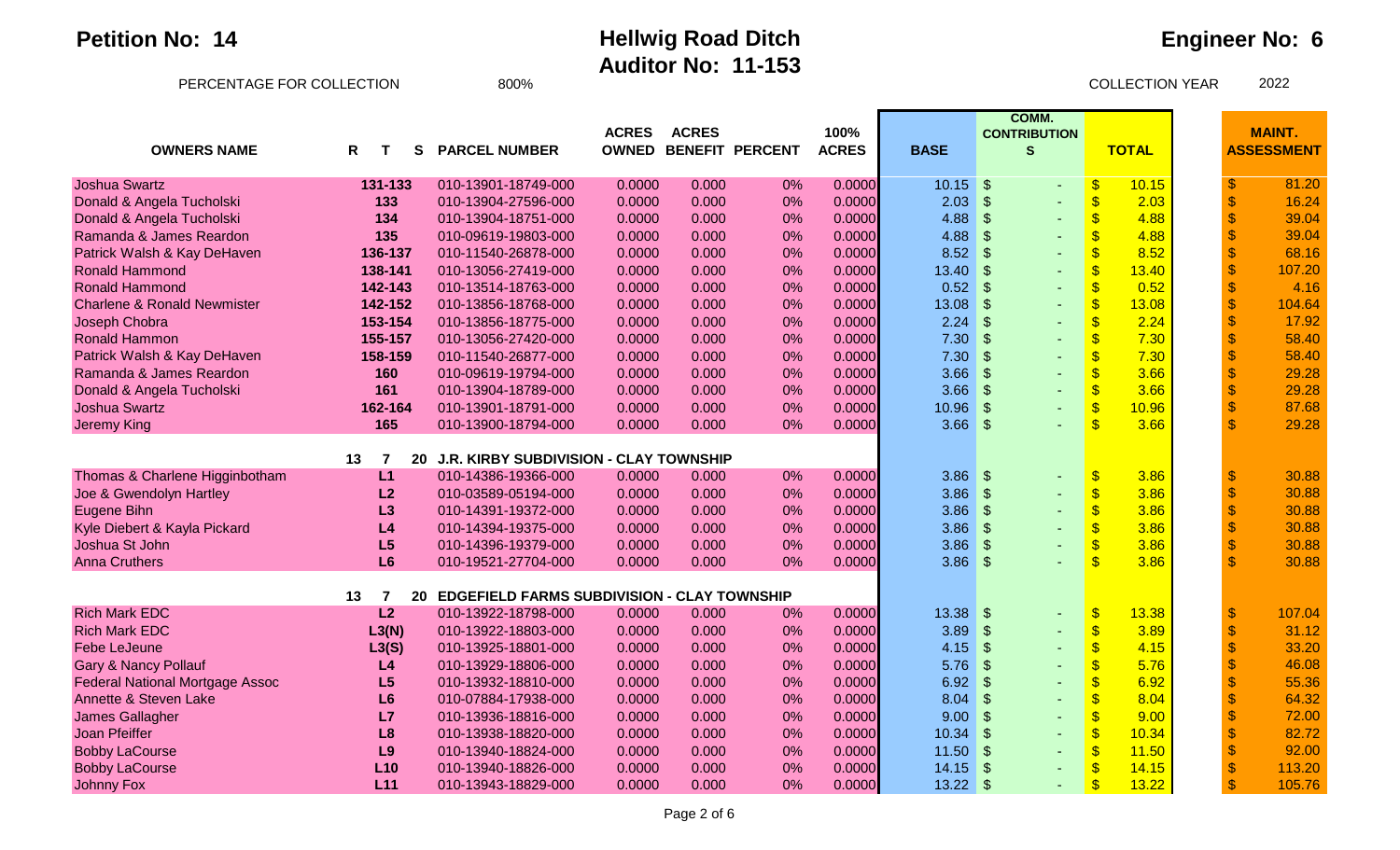### **Engineer No: 6**

| <b>OWNERS NAME</b>                     | Т               | <b>PARCEL NUMBER</b>                                   | <b>ACRES</b><br><b>OWNED</b> | <b>ACRES</b> | <b>BENEFIT PERCENT</b> | 100%<br><b>ACRES</b> | <b>BASE</b> | <b>COMM.</b><br><b>CONTRIBUTION</b><br>$\mathbf{s}$ | <b>TOTAL</b>              |       |                           | <b>MAINT.</b><br><b>ASSESSMENT</b> |
|----------------------------------------|-----------------|--------------------------------------------------------|------------------------------|--------------|------------------------|----------------------|-------------|-----------------------------------------------------|---------------------------|-------|---------------------------|------------------------------------|
|                                        | R               | S                                                      |                              |              |                        |                      |             |                                                     |                           |       |                           |                                    |
| <b>Christopher Olovarez</b>            | L <sub>12</sub> | 010-13944-18832-000                                    | 0.0000                       | 0.000        | 0%                     | 0.0000               | $13.22$ \$  | ٠                                                   | $\boldsymbol{\theta}$     | 13.22 | $\boldsymbol{\mathsf{S}}$ | 105.76                             |
| Kyle & Sara Barr                       | L13             | 010-13947-18836-000                                    | 0.0000                       | 0.000        | 0%                     | 0.0000               | 13.22       | $\sqrt[6]{\frac{1}{2}}$                             | $\boldsymbol{\mathsf{S}}$ | 13.22 | $\mathbb{S}$              | 105.76                             |
| <b>Kimberly Smith</b>                  | L14             | 010-13949-18843-000                                    | 0.0000                       | 0.000        | 0%                     | 0.0000               | 13.22       | $\sqrt[6]{\frac{1}{2}}$<br>$\blacksquare$           | $\sqrt[6]{\frac{1}{2}}$   | 13.22 | $\sqrt{2}$                | 105.76                             |
| <b>Larry Sanders</b>                   | $L15-16$        | 010-13956-18845-000                                    | 0.0000                       | 0.000        | 0%                     | 0.0000               | 19.62       | $\vert$ \$                                          | $\sqrt{3}$                | 19.62 | $\sqrt{3}$                | 156.96                             |
| <b>Thadd &amp; Deanna Huss</b>         | <b>L17(SE)</b>  | 010-13958-18847-000                                    | 0.0000                       | 0.000        | 0%                     | 0.0000               | 7.30        | $\sqrt[6]{3}$<br>$\mathbf{r}$                       | $\sqrt[6]{3}$             | 7.30  | $\sqrt{2}$                | 58.40                              |
| <b>Thomas Nero</b>                     | L17(W)          | 010-19492-27663-000                                    | 0.0000                       | 0.000        | 0%                     | 0.0000               | 14.94       | $\vert$ \$                                          | $\sqrt[6]{3}$             | 14.94 | $\mathsf{\$}$             | 119.52                             |
| <b>Thadd &amp; Deanna Huss</b>         | L18 & 19        | 010-13962-18851-000                                    | 0.0000                       | 0.000        | 0%                     | 0.0000               | 19.32       | $\mathcal{L}$<br>$\blacksquare$                     | $\sqrt{3}$                | 19.32 | $\mathsf{\$}$             | 154.56                             |
| Dan & Nancy McLargin                   | L20             | 010-02686-03585-000                                    | 0.0000                       | 0.000        | 0%                     | 0.0000               | 5.20        | $\mathcal{L}$<br>$\blacksquare$                     | $\sqrt{3}$                | 5.20  | $\mathsf{\$}$             | 41.60                              |
| <b>Michael Eschenbrenner</b>           | L21             | 010-10181-20258-000                                    | 0.0000                       | 0.000        | 0%                     | 0.0000               | 5.20        | $\mathcal{L}$                                       | $\sqrt[6]{3}$             | 5.20  | $\mathsf{\$}$             | 41.60                              |
| Glenna Ruto                            | L22             | 010-13973-18863-000                                    | 0.0000                       | 0.000        | 0%                     | 0.0000               | 11.82       | $\sqrt[6]{\frac{1}{2}}$                             | $\boldsymbol{\mathsf{S}}$ | 11.82 | $\sqrt{2}$                | 94.56                              |
| <b>Wesley Buckley</b>                  | L23             | 010-13975-18865-000                                    | 0.0000                       | 0.000        | 0%                     | 0.0000               | 13.20       | $\boldsymbol{\mathsf{S}}$                           | $\boldsymbol{\mathsf{S}}$ | 13.20 | $\boldsymbol{\mathsf{S}}$ | 105.60                             |
| <b>Terry Oberhaus</b>                  | L24             | 010-13978-18868-000                                    | 0.0000                       | 0.000        | 0%                     | 0.0000               | 13.20       | $\mathcal{S}$<br>$\blacksquare$                     | $\sqrt[6]{\frac{1}{2}}$   | 13.20 | $\mathsf{\$}$             | 105.60                             |
| Raymond & Toni St John                 | L25             | 010-13979-18870-000                                    | 0.0000                       | 0.000        | 0%                     | 0.0000               | 13.20       | $\mathcal{L}$                                       | $\sqrt{3}$                | 13.20 | $\mathsf{\$}$             | 105.60                             |
| <b>Linda Diebert</b>                   | L26             | 010-13982-18874-000                                    | 0.0000                       | 0.000        | 0%                     | 0.0000               | 6.56        | $\sqrt[6]{\frac{1}{2}}$<br>٠                        | $\sqrt[6]{3}$             | 6.56  | $\mathsf{\$}$             | 52.48                              |
| <b>Linda Diebert</b>                   | L27             | 010-13982-18875-000                                    | 0.0000                       | 0.000        | 0%                     | 0.0000               | 9.00        | $\sqrt[6]{\frac{1}{2}}$<br>$\sim$                   | $\sqrt{3}$                | 9.00  | $\mathsf{\$}$             | 72.00                              |
| <b>Nash Holdings LLC</b>               | L28             | 010-13985-18878-000                                    | 0.0000                       | 0.000        | 0%                     | 0.0000               | 7.92        | $\mathcal{L}$<br>$\sim$                             | $\sqrt[6]{3}$             | 7.92  | $\mathsf{\$}$             | 63.36                              |
| Paul & Laurie Baker                    | L29             | 010-13988-18880-000                                    | 0.0000                       | 0.000        | 0%                     | 0.0000               | 7.92        | $\mathcal{L}$                                       | $\sqrt{3}$                | 7.92  | $\sqrt{3}$                | 63.36                              |
| <b>Devin Coutcher</b>                  | L30             | 010-13990-18882-000                                    | 0.0000                       | 0.000        | 0%                     | 0.0000               | 19.98       | $\mathfrak{s}$<br>$\sim$                            | $\sqrt[6]{3}$             | 19.98 | $\sqrt{3}$                | 159.84                             |
| <b>Robert Childress</b>                | L31             | 010-15896-29992-000                                    | 0.0000                       | 0.000        | 0%                     | 0.0000               | 14.54       | $\sqrt[6]{\frac{1}{2}}$<br>٠                        | $\boldsymbol{\mathsf{S}}$ | 14.54 | $\boldsymbol{\mathsf{S}}$ | 116.32                             |
| Matthew & Michael Snyder               | L32             | 010-13998-18890-000                                    | 0.0000                       | 0.000        | 0%                     | 0.0000               | 14.14       | $\sqrt[6]{\frac{1}{2}}$<br>$\sim$                   | $\sqrt[6]{\frac{1}{2}}$   | 14.14 | $\sqrt{2}$                | 113.12                             |
| Kevin & Valarie Rhoades                | L33             | 010-14000-18894-000                                    | 0.0000                       | 0.000        | 0%                     | 0.0000               | 11.48       | $\sqrt[6]{\frac{1}{2}}$                             | $\sqrt{3}$                | 11.48 | $\mathsf{\$}$             | 91.84                              |
| <b>Matthew Riffle</b>                  | L34             | 010-01154-01457-000                                    | 0.0000                       | 0.000        | 0%                     | 0.0000               | 10.34       | \$<br>$\sim$                                        | $\sqrt[6]{3}$             | 10.34 | $\sqrt{2}$                | 82.72                              |
| James Rosignola                        | L35             | 010-19493-27664-000                                    | 0.0000                       | 0.000        | 0%                     | 0.0000               | 9.18        | $\mathfrak{S}$                                      | $\sqrt[6]{3}$             | 9.18  | $\mathsf{\$}$             | 73.44                              |
| <b>Brittney &amp; Nicholas Carsten</b> | L36             | 010-07884-17940-000                                    | 0.0000                       | 0.000        | 0%                     | 0.0000               | 8.02        | $\vert$ \$<br>٠                                     | $\sqrt{3}$                | 8.02  | $\mathsf{\$}$             | 64.16                              |
| Dustin & Brooke Moll                   | L37             | 010-14013-18907-000                                    | 0.0000                       | 0.000        | 0%                     | 0.0000               | 6.90        | $\sqrt[6]{\frac{1}{2}}$<br>٠                        | $\sqrt{3}$                | 6.90  | $\mathsf{\$}$             | 55.20                              |
| <b>Fred Diebert</b>                    | L38             | 010-19494-27665-000                                    | 0.0000                       | 0.000        | 0%                     | 0.0000               | $5.70$ \$   |                                                     | $\overline{\mathbb{S}}$   | 5.70  | $\mathcal{S}$             | 45.60                              |
|                                        | 13<br>7         | <b>EDGEFIELD FARMS EXTENSION - CLAY TOWNSHIP</b><br>20 |                              |              |                        |                      |             |                                                     |                           |       |                           |                                    |
| James & Junella Bradfield              | L39-40          | 010-15884-29990-000                                    | 0.0000                       | 0.000        | 0%                     | 0.0000               | 11.90       | $\vert$ \$<br>$\blacksquare$                        | $\sqrt[6]{\frac{1}{2}}$   | 11.90 | $\sqrt[6]{3}$             | 95.20                              |
| <b>Susan Suplica</b>                   | L41             | 010-14022-18917-000                                    | 0.0000                       | 0.000        | 0%                     | 0.0000               | 4.44        | $\vert$ \$                                          | $\sqrt{3}$                | 4.44  | $\mathsf{\$}$             | 35.52                              |
| Janet Herman                           | L42             | 010-14399-27908-000                                    | 0.0000                       | 0.000        | 0%                     | 0.0000               | 4.44        | $\vert$ \$<br>$\sim$                                | $\sqrt[6]{3}$             | 4.44  | $\mathsf{\$}$             | 35.52                              |
| <b>Betty Lemke</b>                     | L43             | 010-11512-26874-000                                    | 0.0000                       | 0.000        | 0%                     | 0.0000               | 4.44        | <b>S</b>                                            | $\sqrt{3}$                | 4.44  | $\mathsf{\$}$             | 35.52                              |
| Scott & Louella Roddle                 | L44             | 010-14031-18926-000                                    | 0.0000                       | 0.000        | 0%                     | 0.0000               | 4.44        | $\sqrt[6]{\frac{1}{2}}$<br>$\sim$                   | $\sqrt{3}$                | 4.44  | $\mathsf{\$}$             | 35.52                              |
| <b>Thomas Hughes</b>                   | <b>L45</b>      | 010-14033-18928-000                                    | 0.0000                       | 0.000        | 0%                     | 0.0000               | 4.44        | $\vert$ \$<br>$\sim$                                | $\sqrt{3}$                | 4.44  | $\mathsf{\$}$             | 35.52                              |
| Jeffrey & Kimberly Snider              | L46             | 010-14035-18931-000                                    | 0.0000                       | 0.000        | 0%                     | 0.0000               | 4.44        | $\mathfrak{s}$                                      | $\sqrt{3}$                | 4.44  | $\mathsf{\$}$             | 35.52                              |
| Deborah Wehner & Others                | L47             | 010-14039-18935-000                                    | 0.0000                       | 0.000        | 0%                     | 0.0000               | 4.44        | $\mathcal{S}$                                       | $\sqrt{3}$                | 4.44  | $\mathbf{\$}$             | 35.52                              |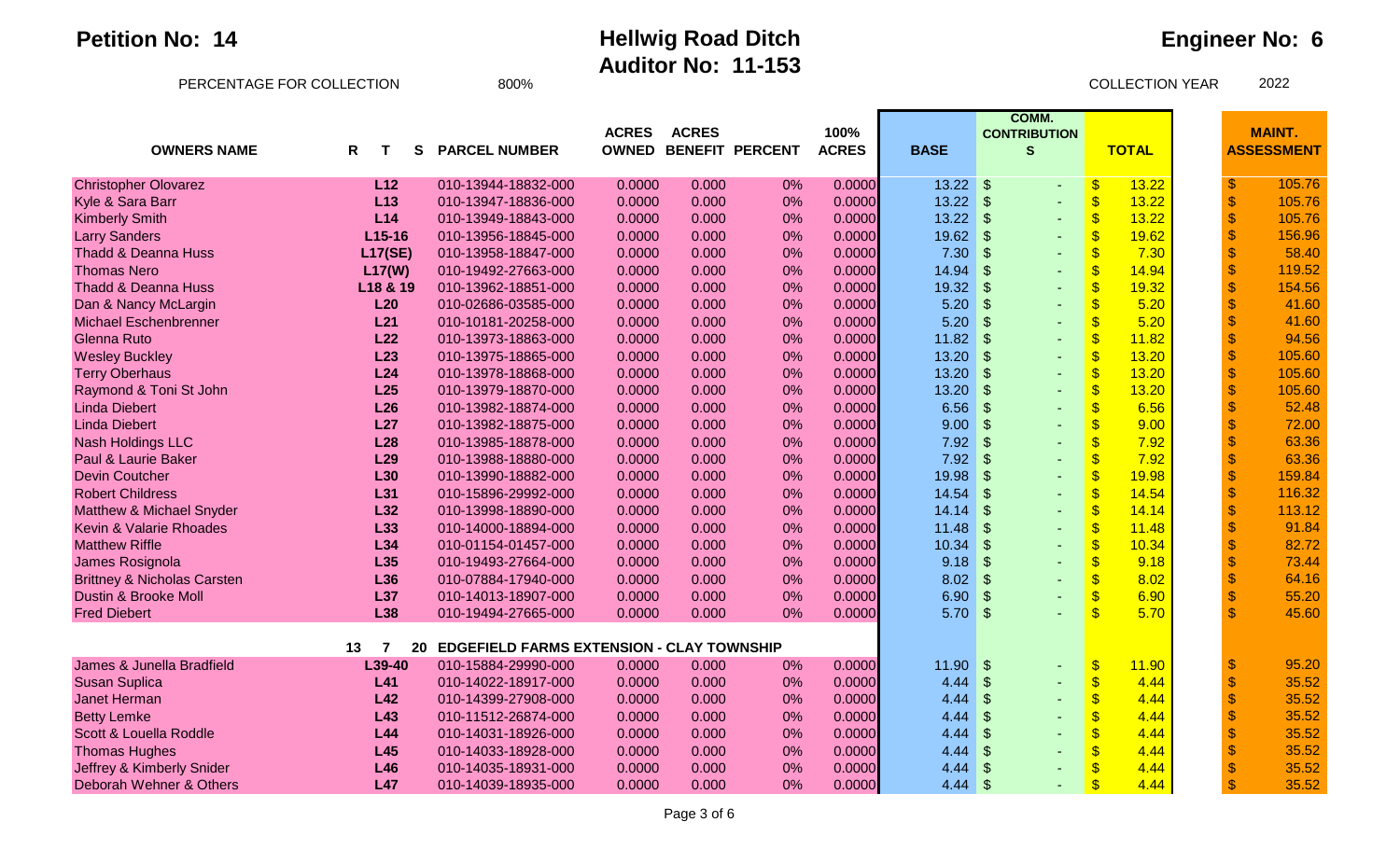### **Engineer No: 6**

| <b>OWNERS NAME</b>                        | R<br>Т          | S<br><b>PARCEL NUMBER</b> | <b>ACRES</b><br><b>OWNED</b> | <b>ACRES</b> | <b>BENEFIT PERCENT</b> | 100%<br><b>ACRES</b> | <b>BASE</b> | COMM.<br><b>CONTRIBUTION</b><br>S | <b>TOTAL</b>                      | <b>MAINT.</b><br><b>ASSESSMENT</b> |
|-------------------------------------------|-----------------|---------------------------|------------------------------|--------------|------------------------|----------------------|-------------|-----------------------------------|-----------------------------------|------------------------------------|
| James Vischer                             | L48             | 010-14043-18938-000       | 0.0000                       | 0.000        | 0%                     | 0.0000               | 4.44        | $\mathfrak{S}$                    | $\boldsymbol{\mathsf{S}}$<br>4.44 | 35.52<br>\$                        |
| <b>Thomas Dillon</b>                      | L49             | 010-14046-18942-000       | 0.0000                       | 0.000        | 0%                     | 0.0000               | 4.44        | $\sqrt[6]{\frac{1}{2}}$           | $\sqrt[6]{\frac{1}{2}}$<br>4.44   | $\boldsymbol{\$}$<br>35.52         |
| David Zunk & Others                       | L <sub>50</sub> | 010-14171-18944-000       | 0.0000                       | 0.000        | 0%                     | 0.0000               | 4.44        | $\mathfrak{S}$                    | $\frac{1}{2}$<br>4.44             | \$<br>35.52                        |
| Joseph Busch                              | L <sub>51</sub> | 010-14053-18947-000       | 0.0000                       | 0.000        | 0%                     | 0.0000               | 4.44        | $\mathfrak{S}$                    | $\sqrt[6]{\frac{1}{2}}$<br>4.44   | \$<br>35.52                        |
| Pamela Rahe                               | L52             | 010-06923-16929-000       | 0.0000                       | 0.000        | 0%                     | 0.0000               | 4.44        | $\mathfrak{S}$                    | $\frac{1}{2}$<br>4.44             | \$<br>35.52                        |
| <b>Frederick Skaff</b>                    | L <sub>53</sub> | 010-14056-18952-000       | 0.0000                       | 0.000        | 0%                     | 0.0000               | 3.66        | $\mathcal{S}$                     | $\sqrt{3}$<br>3.66                | \$<br>29.28                        |
| Angela Napierala                          | L54             | 010-01246-18954-000       | 0.0000                       | 0.000        | 0%                     | 0.0000               | 7.59        | $\mathfrak{S}$                    | $\sqrt{3}$<br>7.59                | $\mathsf{\$}$<br>60.72             |
| Angela Napierala                          | L54             | 010-14059-18957-000       | 0.0000                       | 0.000        | 0%                     | 0.0000               | 2.50        | $\mathfrak{S}$                    | $\sqrt[6]{\frac{1}{2}}$<br>2.50   | \$<br>20.00                        |
| <b>Erica Dailey</b>                       | L54-56          | 010-14061-18960-000       | 0.0000                       | 0.000        | 0%                     | 0.0000               | 8.14        | $\mathfrak{S}$                    | $\sqrt[6]{\frac{1}{2}}$<br>8.14   | \$<br>65.12                        |
| <b>Mallory Adams</b>                      | L <sub>57</sub> | 010-14063-18965-000       | 0.0000                       | 0.000        | 0%                     | 0.0000               | 3.02        | $\mathcal{S}$                     | $\sqrt[6]{\frac{1}{2}}$<br>3.02   | \$<br>24.16                        |
| James & Erin Degraaf                      | L <sub>58</sub> | 010-19495-27666-000       | 0.0000                       | 0.000        | 0%                     | 0.0000               | 3.02        | $\sqrt[6]{\frac{1}{2}}$           | $\sqrt[6]{\frac{1}{2}}$<br>3.02   | \$<br>24.16                        |
| <b>Charles &amp; Holly Baldwin</b>        | L <sub>59</sub> | 010-14067-18971-000       | 0.0000                       | 0.000        | 0%                     | 0.0000               | 3.78        | $\mathfrak{S}$                    | $\sqrt{3}$<br>3.78                | \$<br>30.24                        |
| <b>Alvin &amp; Patricia Cutcher</b>       | L60             | 010-14071-18975-000       | 0.0000                       | 0.000        | 0%                     | 0.0000               | 3.78        | $\sqrt[6]{\frac{1}{2}}$           | $\sqrt[6]{\frac{1}{2}}$<br>3.78   | \$<br>30.24                        |
| <b>Michael Caldwell</b>                   | L61             | 010-14074-18978-000       | 0.0000                       | 0.000        | 0%                     | 0.0000               | 3.78        | $\sqrt[6]{\frac{1}{2}}$           | $\frac{1}{2}$<br>3.78             | \$<br>30.24                        |
| Douglas & Lisa Stringham                  | L62             | 010-14075-18982-000       | 0.0000                       | 0.000        | 0%                     | 0.0000               | 3.78        | $\mathfrak{S}$                    | $\sqrt{3}$<br>3.78                | $\mathsf{\$}$<br>30.24             |
| <b>Jonathan Wetzel</b>                    | L63             | 010-14078-18984-000       | 0.0000                       | 0.000        | 0%                     | 0.0000               | 3.78        | $\mathfrak{S}$                    | $\sqrt{3}$<br>3.78                | $\mathsf{\$}$<br>30.24             |
| <b>Alvin Norden</b>                       | L64             | 010-14082-18988-000       | 0.0000                       | 0.000        | 0%                     | 0.0000               | 3.78        | $\mathcal{S}$                     | $\sqrt[6]{\frac{1}{2}}$<br>3.78   | \$<br>30.24                        |
| <b>Adelaida Hernandez</b>                 | <b>L65</b>      | 010-14084-18991-000       | 0.0000                       | 0.000        | 0%                     | 0.0000               | 3.78        | $\boldsymbol{\mathsf{S}}$         | $\sqrt[6]{\frac{1}{2}}$<br>3.78   | \$<br>30.24                        |
| <b>Terry Guy</b>                          | L66             | 010-14086-18993-000       | 0.0000                       | 0.000        | 0%                     | 0.0000               | 3.78        | $\mathfrak{S}$                    | $\sqrt[6]{\frac{1}{2}}$<br>3.78   | \$<br>30.24                        |
| Richard & Marian Majewski                 | <b>L67</b>      | 010-14089-18995-000       | 0.0000                       | 0.000        | 0%                     | 0.0000               | 3.78        | $\mathfrak{S}$                    | $\sqrt[6]{\frac{1}{2}}$<br>3.78   | \$<br>30.24                        |
| <b>Richard &amp; Sherry Peth</b>          | L68             | 010-14091-18999-000       | 0.0000                       | 0.000        | 0%                     | 0.0000               | 3.78        | $\mathfrak{S}$                    | $\frac{1}{2}$<br>3.78             | $\mathsf{\$}$<br>30.24             |
| <b>Mary Anderson</b>                      | L69             | 010-18860-31522-000       | 0.0000                       | 0.000        | 0%                     | 0.0000               | 3.78        | $\boldsymbol{\mathsf{S}}$         | $\frac{1}{2}$<br>3.78             | \$<br>30.24                        |
| <b>Rachele Stahl</b>                      | <b>L70</b>      | 010-19496-27667-000       | 0.0000                       | 0.000        | 0%                     | 0.0000               | 4.38        | $\sqrt[6]{\frac{1}{2}}$           | $\frac{1}{2}$<br>4.38             | \$<br>35.04                        |
| Robert & Rhonda Banky                     | L71             | 010-14099-19011-000       | 0.0000                       | 0.000        | 0%                     | 0.0000               | 6.14        | $\mathfrak{S}$                    | $\sqrt[6]{\frac{1}{2}}$<br>6.14   | $\mathsf{\$}$<br>49.12             |
| <b>Robert Salcedo</b>                     | <b>L72</b>      | 010-14101-19013-000       | 0.0000                       | 0.000        | 0%                     | 0.0000               | 3.90        | $\mathfrak{S}$                    | $\sqrt{3}$<br>3.90                | \$<br>31.20                        |
| <b>Samuel Mysinger</b>                    | L73             | 010-01657-01817-000       | 0.0000                       | 0.000        | 0%                     | 0.0000               | 3.90        | $\sqrt[6]{\frac{1}{2}}$           | $\sqrt[6]{\frac{1}{2}}$<br>3.90   | \$<br>31.20                        |
| <b>David Sanchez</b>                      | <b>L74</b>      | 010-14105-19018-000       | 0.0000                       | 0.000        | 0%                     | 0.0000               | 3.90        | $\sqrt[6]{\frac{1}{2}}$           | $\sqrt[6]{\frac{1}{2}}$<br>3.90   | \$<br>31.20                        |
| <b>Phillip Maher</b>                      | <b>L75</b>      | 010-14107-19020-000       | 0.0000                       | 0.000        | 0%                     | 0.0000               | 3.90        | $\sqrt[6]{\frac{1}{2}}$           | $\sqrt[6]{\frac{1}{2}}$<br>3.90   | \$<br>31.20                        |
| <b>Terry Blasius &amp; Shelby Siebert</b> | <b>L76</b>      | 010-14109-19022-000       | 0.0000                       | 0.000        | 0%                     | 0.0000               | 6.40        | $\mathfrak{S}$                    | $\sqrt[6]{\frac{1}{2}}$<br>6.40   | $\mathsf{\$}$<br>51.20             |
| <b>Harold Work</b>                        | <b>L77</b>      | 010-02765-04294-000       | 0.0000                       | 0.000        | 0%                     | 0.0000               | 5.56        | $\mathfrak{S}$                    | $\frac{1}{2}$<br>5.56             | \$<br>44.48                        |
| Steven & Judith Floro                     | <b>L78</b>      | 010-14112-19026-000       | 0.0000                       | 0.000        | 0%                     | 0.0000               | 4.72        | $\sqrt[6]{\frac{1}{2}}$           | $\frac{1}{2}$<br>4.72             | \$<br>37.76                        |
| David & Connie Rinner                     | L79             | 010-02772-04296-000       | 0.0000                       | 0.000        | 0%                     | 0.0000               | 3.88        | $\sqrt[6]{\frac{1}{2}}$           | $\frac{1}{2}$<br>3.88             | \$<br>31.04                        |
| <b>Michael Duval</b>                      | <b>L80</b>      | 010-14115-19030-000       | 0.0000                       | 0.000        | 0%                     | 0.0000               | 3.04        | $\sqrt[6]{\frac{1}{2}}$           | $\sqrt[6]{\frac{1}{2}}$<br>3.04   | $\frac{1}{2}$<br>24.32             |
| James & Joan Sigurdson                    | L81             | 010-14118-19033-000       | 0.0000                       | 0.000        | 0%                     | 0.0000               | 3.66        | -\$                               | $\sqrt[6]{\frac{1}{2}}$<br>3.66   | $\mathsf{\$}$<br>29.28             |
| <b>Daniel Baker</b>                       | L82             | 010-14122-19037-000       | 0.0000                       | 0.000        | 0%                     | 0.0000               | 3.00        | $\mathcal{S}$                     | $\sqrt[6]{\frac{1}{2}}$<br>3.00   | \$<br>24.00                        |
| <b>Sarah Smith</b>                        | L83             | 010-14125-19041-000       | 0.0000                       | 0.000        | 0%                     | 0.0000               | 3.04        | \$                                | $\overline{\mathcal{S}}$<br>3.04  | $\mathbf{\$}$<br>24.32             |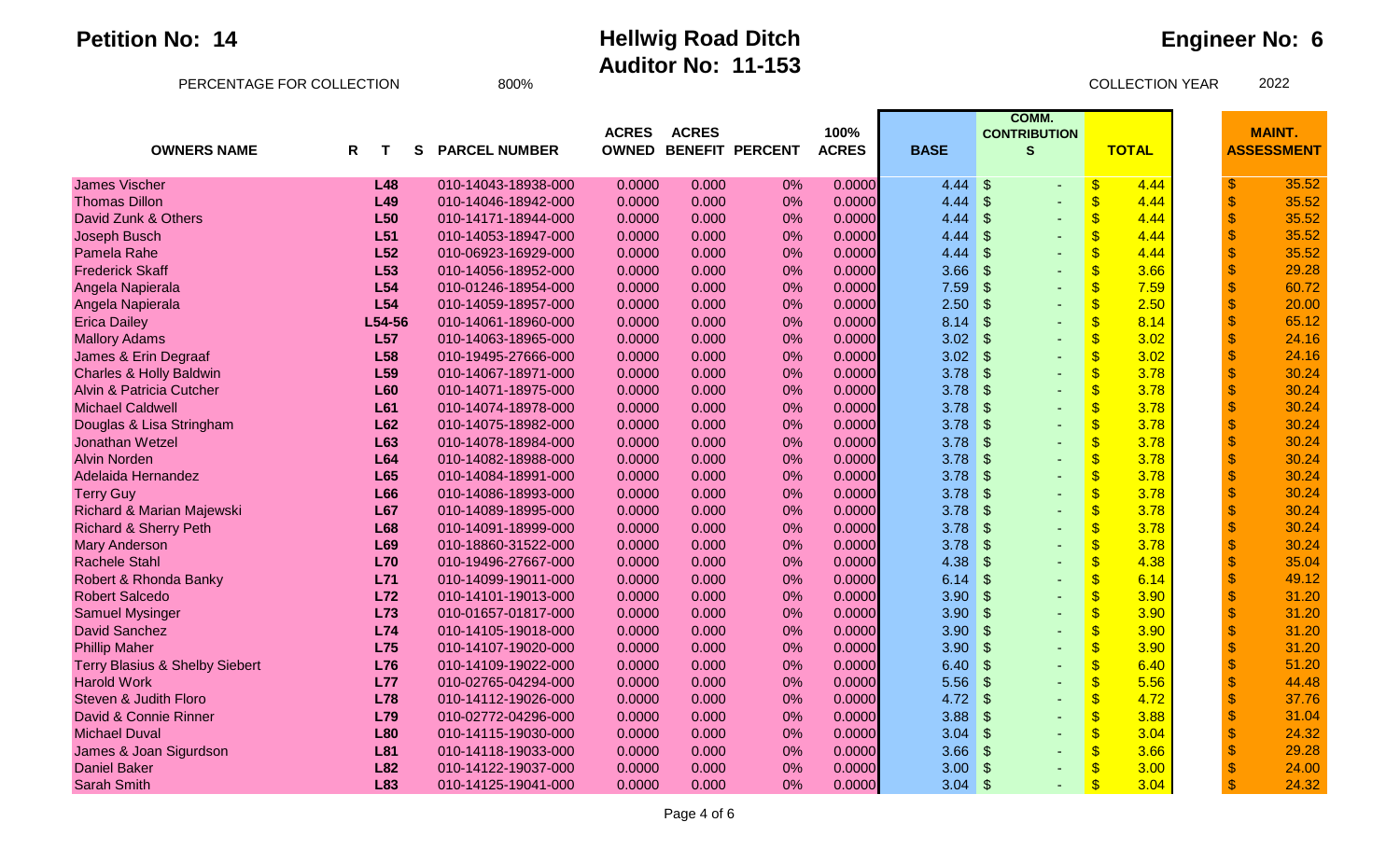|                                        |    |                  |    |                      | <b>ACRES</b> | <b>ACRES</b> |                        | 100%         |             | COMM.<br><b>CONTRIBUTION</b>      |                           |              |                           | <b>MAINT.</b>     |
|----------------------------------------|----|------------------|----|----------------------|--------------|--------------|------------------------|--------------|-------------|-----------------------------------|---------------------------|--------------|---------------------------|-------------------|
| <b>OWNERS NAME</b>                     | R. | T                | S. | <b>PARCEL NUMBER</b> | <b>OWNED</b> |              | <b>BENEFIT PERCENT</b> | <b>ACRES</b> | <b>BASE</b> | <sub>S</sub>                      |                           | <b>TOTAL</b> |                           | <b>ASSESSMENT</b> |
|                                        |    |                  |    |                      |              |              |                        |              |             |                                   |                           |              |                           |                   |
| Alyssa & Jason Bickley                 |    | L84              |    | 010-14128-19044-000  | 0.0000       | 0.000        | 0%                     | 0.0000       | 3.88        | \$<br>٠                           | $\boldsymbol{\mathsf{S}}$ | 3.88         | $\frac{1}{2}$             | 31.04             |
| Sean Keith                             |    | L85              |    | 010-14130-19046-000  | 0.0000       | 0.000        | 0%                     | 0.0000       | 4.72        | $\sqrt[6]{\frac{1}{2}}$           | $\boldsymbol{\mathsf{S}}$ | 4.72         | $\boldsymbol{\mathsf{S}}$ | 37.76             |
| Michael & Lauren Ropsert               |    | L86              |    | 010-14132-19049-000  | 0.0000       | 0.000        | 0%                     | 0.0000       | 5.56        | $\sqrt[6]{\frac{1}{2}}$<br>٠      | $\boldsymbol{\mathsf{S}}$ | 5.56         | $\mathsf{\$}$             | 44.48             |
| <b>Heather Phillips</b>                |    | <b>L87</b>       |    | 010-06023-08125-000  | 0.0000       | 0.000        | 0%                     | 0.0000       | 6.40        | $\mathfrak{S}$                    | $\sqrt{3}$                | 6.40         | $\mathsf{\$}$             | 51.20             |
| <b>Victor &amp; Christine Coutcher</b> |    | <b>L88</b>       |    | 010-14137-19056-000  | 0.0000       | 0.000        | 0%                     | 0.0000       | 4.60        | $\mathfrak{S}$<br>$\sim$          | \$                        | 4.60         | $\mathsf{\$}$             | 36.80             |
| Schober Rebtals No 2                   |    | L89              |    | 010-16232-30734-000  | 0.0000       | 0.000        | 0%                     | 0.0000       | 4.60        | $\mathfrak{S}$                    | $\sqrt{3}$                | 4.60         | $\mathsf{\$}$             | 36.80             |
| Rebecca Resendez                       |    | L90              |    | 010-14143-19062-000  | 0.0000       | 0.000        | 0%                     | 0.0000       | 4.46        | $\mathfrak{S}$<br>٠               | $\sqrt[6]{\frac{1}{2}}$   | 4.46         | $\mathsf{\$}$             | 35.68             |
| <b>Ralph Hart</b>                      |    | L91              |    | 010-14145-19063-000  | 0.0000       | 0.000        | 0%                     | 0.0000       | 4.94        | $\vert$ \$                        | $\sqrt[6]{\frac{1}{2}}$   | 4.94         | $\sqrt{3}$                | 39.52             |
| <b>Richard Wetzel</b>                  |    | L92              |    | 010-14147-19066-000  | 0.0000       | 0.000        | 0%                     | 0.0000       | 4.44        | $\mathfrak{S}$                    | $\sqrt[6]{3}$             | 4.44         | $\mathsf{\$}$             | 35.52             |
| <b>Linda Orth</b>                      |    | L93              |    | 010-14150-19069-000  | 0.0000       | 0.000        | 0%                     | 0.0000       | 3.90        | $\sqrt[6]{\frac{1}{2}}$           | $\boldsymbol{\mathsf{S}}$ | 3.90         | $\boldsymbol{\mathsf{S}}$ | 31.20             |
| <b>Linda Orth</b>                      |    | L94              |    | 010-14152-19072-000  | 0.0000       | 0.000        | 0%                     | 0.0000       | 3.90        | $\mathfrak{S}$<br>$\sim$          | $\sqrt{3}$                | 3.90         | $\mathsf{\$}$             | 31.20             |
| Scott & Linda Janney                   |    | L95              |    | 010-14157-19076-000  | 0.0000       | 0.000        | 0%                     | 0.0000       | 4.76        | $\sqrt[6]{\frac{1}{2}}$           | $\sqrt[6]{3}$             | 4.76         | $\mathsf{\$}$             | 38.08             |
| <b>Brian Eckert</b>                    |    | L96-97           |    | 010-14159-19081-000  | 0.0000       | 0.000        | 0%                     | 0.0000       | 8.12        | $\vert$ \$<br>$\sim$              | \$                        | 8.12         | $\mathsf{\$}$             | 64.96             |
| Donald & Lucinda Brown                 |    | L98              |    | 010-14162-19083-000  | 0.0000       | 0.000        | 0%                     | 0.0000       | 4.90        | $\sqrt[6]{\frac{1}{2}}$           | $\sqrt[6]{3}$             | 4.90         | $\mathsf{\$}$             | 39.20             |
| <b>Randy Grosjean</b>                  |    | L99              |    | 010-14164-19086-000  | 0.0000       | 0.000        | 0%                     | 0.0000       | 5.18        | $\mathfrak{s}$<br>$\sim$          | $\sqrt{3}$                | 5.18         | $\mathsf{\$}$             | 41.44             |
| Jeffrey & Cindy Kunich                 |    | L100             |    | 010-09419-20524-000  | 0.0000       | 0.000        | 0%                     | 0.0000       | 6.66        | $\boldsymbol{\mathsf{S}}$<br>٠    | $\sqrt[6]{3}$             | 6.66         | $\sqrt{3}$                | 53.28             |
| Jeffrey & Cindy Kunich                 |    | L101             |    | 010-19497-27668-000  | 0.0000       | 0.000        | 0%                     | 0.0000       | 5.88        | $\mathfrak{s}$                    | $\sqrt[6]{3}$             | 5.88         | $\mathsf{\$}$             | 47.04             |
| <b>Elaine Tello</b>                    |    | L102-103         |    | 010-14175-19104-000  | 0.0000       | 0.000        | 0%                     | 0.0000       | 10.80       | $\boldsymbol{\mathsf{S}}$<br>٠    | $\sqrt[6]{3}$             | 10.80        | $\mathsf{\$}$             | 86.40             |
| <b>Tyler &amp; Allison Davis</b>       |    | L104             |    | 010-20443-33223-000  | 0.0000       | 0.000        | 0%                     | 0.0000       | 3.32        | $\mathfrak{S}$                    | $\sqrt{3}$                | 3.32         | $\mathsf{\$}$             | 26.56             |
| <b>Joel Mann</b>                       |    | L105             |    | 010-14187-19110-000  | 0.0000       | 0.000        | 0%                     | 0.0000       | 3.32        | $\sqrt[6]{\frac{1}{2}}$<br>$\sim$ | $\sqrt[6]{3}$             | 3.32         | $\mathsf{\$}$             | 26.56             |
| <b>Joel Mann</b>                       |    | L106             |    | 010-14187-19111-000  | 0.0000       | 0.000        | 0%                     | 0.0000       | 3.36        | $\sqrt[6]{\frac{1}{2}}$<br>$\sim$ | $\sqrt{3}$                | 3.36         | $\mathsf{\$}$             | 26.88             |
| <b>Toby Farrell</b>                    |    | L <sub>107</sub> |    | 010-14193-19120-000  | 0.0000       | 0.000        | 0%                     | 0.0000       | 5.92        | $\vert$ \$<br>$\sim$              | $\sqrt{3}$                | 5.92         | $\mathsf{\$}$             | 47.36             |
| <b>Toby Farrell</b>                    |    | L108             |    | 010-14193-19122-000  | 0.0000       | 0.000        | 0%                     | 0.0000       | 10.26       | $\mathcal{L}$<br>$\sim$           | $\sqrt[6]{\frac{1}{2}}$   | 10.26        | $\mathsf{\$}$             | 82.08             |
| <b>Carol Jacobs</b>                    |    | L109             |    | 010-14197-19125-000  | 0.0000       | 0.000        | 0%                     | 0.0000       | 6.20        | $\mathfrak{S}$                    | $\sqrt[6]{3}$             | 6.20         | $\mathsf{\$}$             | 49.60             |
| <b>Carol Pliska</b>                    |    | L109-110         |    | 010-14199-19128-000  | 0.0000       | 0.000        | 0%                     | 0.0000       | 4.66        | $\mathfrak{S}$                    | $\boldsymbol{\mathsf{S}}$ | 4.66         | $\sqrt{2}$                | 37.28             |
| Mary Szymanski                         |    | L111             |    | 010-14203-19132-000  | 0.0000       | 0.000        | 0%                     | 0.0000       | 4.82        | $\sqrt[6]{\frac{1}{2}}$<br>٠      | $\sqrt[6]{3}$             | 4.82         | $\sqrt{2}$                | 38.56             |
| William & Elizabeth Szabo              |    | L112             |    | 010-20539-33224-000  | 0.0000       | 0.000        | 0%                     | 0.0000       | 5.00        | $\mathfrak{s}$                    | $\sqrt[6]{3}$             | 5.00         | $\mathsf{\$}$             | 40.00             |
| <b>Raymond Rupert</b>                  |    | L113             |    | 010-14210-19139-000  | 0.0000       | 0.000        | 0%                     | 0.0000       | 5.00        | $\sqrt[6]{3}$<br>٠                | $\sqrt[6]{3}$             | 5.00         | $\mathsf{\$}$             | 40.00             |
| Michael & Sandra Sesock                |    | L114             |    | 010-14213-19143-000  | 0.0000       | 0.000        | 0%                     | 0.0000       | 7.40        | $\mathsf{I}$                      | $\sqrt[6]{3}$             | 7.40         | $\mathsf{\$}$             | 59.20             |
| <b>Charles Moore</b>                   |    | L115             |    | 010-14215-19146-000  | 0.0000       | 0.000        | 0%                     | 0.0000       | 7.36        | <b>S</b><br>÷                     | $\overline{\mathbb{S}}$   | 7.36         | $\mathcal{S}$             | 58.88             |
|                                        |    |                  |    |                      |              |              |                        |              |             |                                   |                           |              |                           |                   |
|                                        | 13 | 7                | 29 | <b>CLAY TOWNSHIP</b> |              |              |                        |              |             |                                   |                           |              |                           |                   |
| Donald Dipman                          |    |                  |    | 010-02197-03414-000  | 11.8030      | 11.803       | 100%                   | 11.8030      | 68.37       | $\mathfrak{F}$<br>٠               | $\boldsymbol{\mathsf{S}}$ | 68.37        | $\frac{1}{2}$             | 546.96            |
| David Heilman                          |    |                  |    | 010-02197-03414-001  | 1.3850       | 1.385        | 100%                   | 1.3850       | 8.02        | $\boldsymbol{\mathsf{S}}$<br>٠    | $\sqrt[6]{3}$             | 8.02         | $\sqrt{2}$                | 64.16             |
| Zeller Farms                           |    |                  |    | 010-02197-03414-002  | 2.6920       | 2.692        | 100%                   | 2.6920       | 15.59       | $\mathcal{S}$<br>٠                | $\boldsymbol{\mathsf{S}}$ | 15.59        | $\sqrt{3}$                | 124.72            |
| Ryan Webster                           |    |                  |    | 010-00470-18288-000  | 2.0000       | 2.000        | 95%                    | 1.9000       | 12.59       | $\sqrt[6]{\frac{1}{2}}$<br>÷      | $\sqrt[6]{3}$             | 12.59        | $\mathbf{\$}$             | 100.72            |